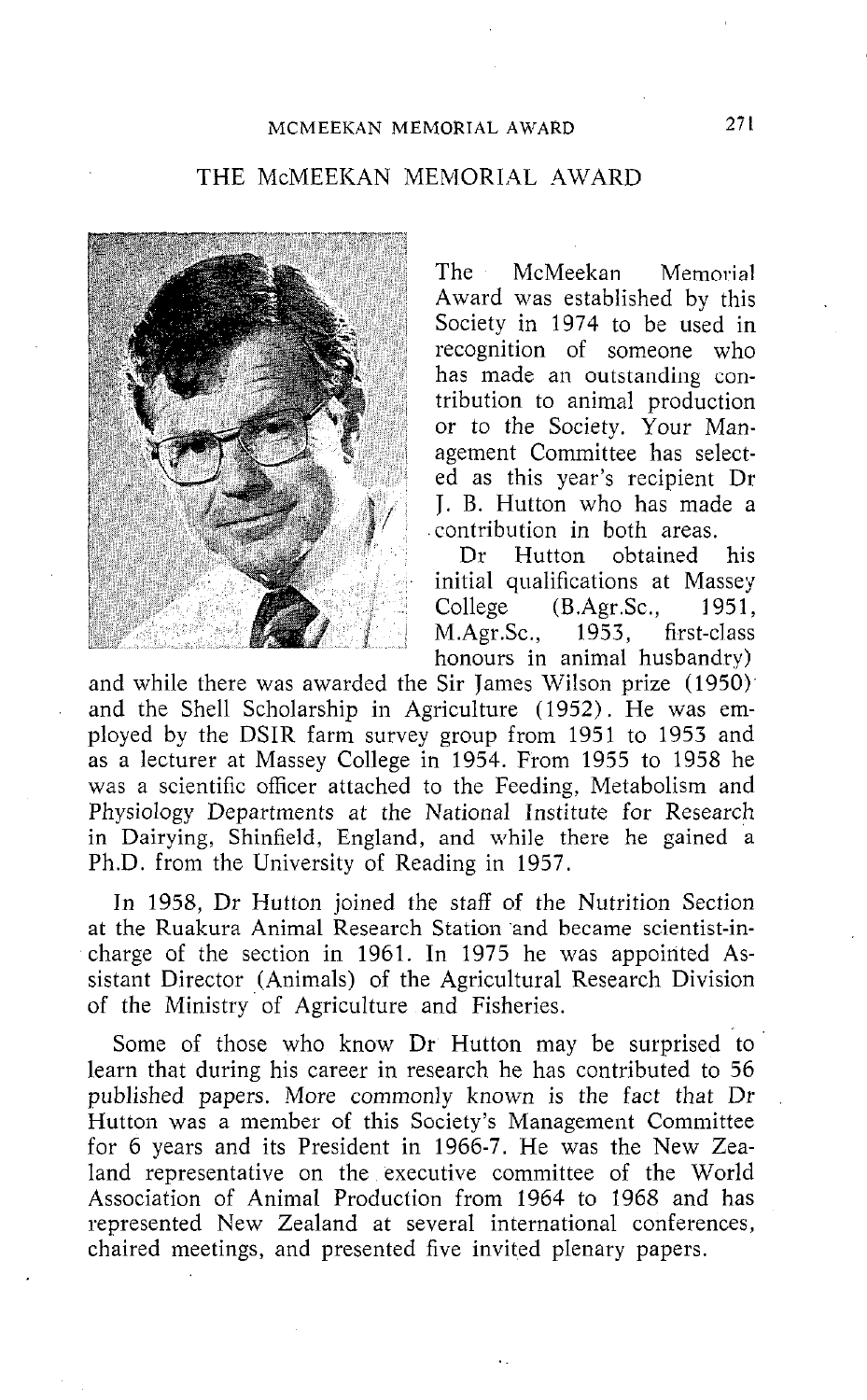He was a member of the Council of the New Zealand Institute of Agricultural Science in 1967-8 and was awarded a Fellowship of that Institute in 1973.

While his contribution to agricultural science has been outstanding, his extension activities, particularly in the last five years, have been, for a scientist, almost unique, and it is for these activities that the McMeekan award is primarily being made.

Dr Hutton commenced his career at Ruakura with the not uncommon attitude of scientists to extension work  $-$  an attitude, almost scornful, of practical research which was difficult, if not impossible to interpret because reasons for the results would not be obtained; that a lot of "half-baked" information was presented to farmers at conferences; and that scientists were employed to do research not extension work. How strongly he held these views is difficult to judge  $-$  he being a person who was by no means averse to raising controversial issues or criticizing established practices for the sake of argument - however, it has been noted that over the years if not a change in attitude, a very definite change in procedures has taken place whereby he has undertaken more field work and advisers and farmers were welcome to join him in viewing and discussing work and results.

Until the mid-1960s Dr Hutton was mainly involved with indoor feeding studies aimed at defining better the 'requirements of pasture-fed dairy cattle and how feed supplies could best be manipulated to maximize dairy production. His early extension efforts at Ruakura Farmers' Conference - "estimating the feed requirements of grazing cows" and "variations in dairy cow efficiency" in 1962 and 1963 reflected his original research pursuits.

In 1965 there began a series of papers and field-day demonstrations wihch showed the shift to an outdoor environment. Reports on "farming two dairy cows per acre", "meal feeding for milk production", "better winter feeding", "coping with droughts", and "maize for dairying" appeared at almost yearly intervals, a very considerable feat in itself, and almost all dealt with experiments conducted with grazing animals.

Dr Hutton's refusal to carry out experiments which would not yield information giving at least a partial explanation of the results obtained led to the development of his best known extension activity. To measure the intake of grazing cattle he developed the "eye assessment" technique for measuring dry matter available both before and after grazing  $-$  a technique which was perfected to a high degree by calibration with cut and weighed